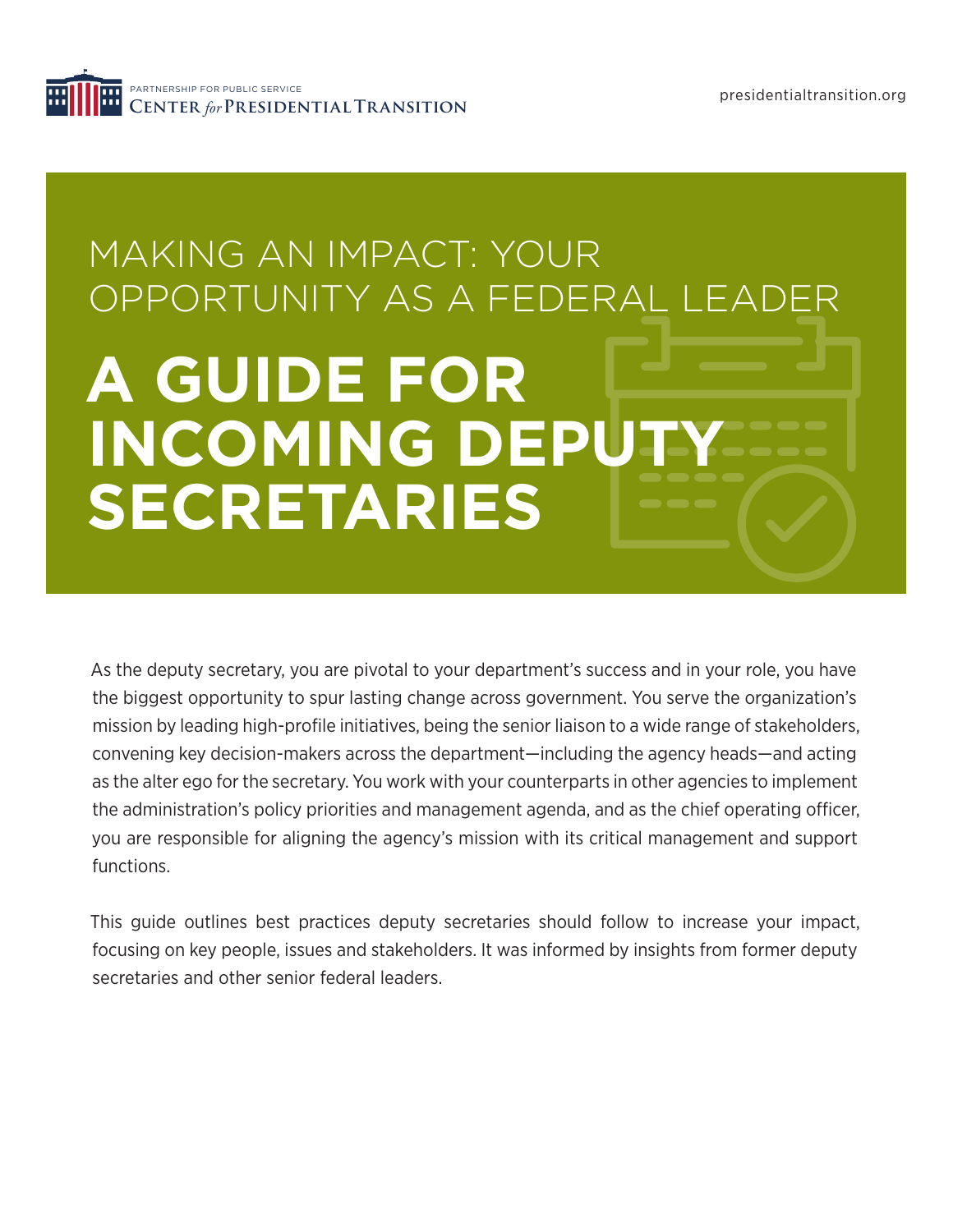# **STAYING ALIGNED ON VISION AND STRATEGY AND DEVELOPING YOUR LEADERSHIP TEAM**

From day one, you will help shape the administration's and your secretary's vision and priorities for your agency. There will be key relationships for you to establish in your first few weeks, and you will deal with important, urgent and often unforeseen matters that will affect where you spend your time and energy. You are also one of the main political advisors to the secretary and will be involved in the major decisions that affect the department. And it is likely you will be called on to respond to a crisis or help implement a high-profile government initiative, such as the American Rescue Plan Act of 2021.

### BEST PRACTICES

- ɚ **Clarify expectations and responsibilities with your secretary.** This is your most important relationship and will mature over time. The effectiveness of your relationship with the secretary will set the tone for how you interact with senior staff, agency heads, regional offices and the secretary's key advisors. For example, while you may disagree on a decision in private, it is important to show a united front to the rest of the department. Therefore, it is critical you understand what is expected of you from the beginning. Suggested discussion items to prioritize for your first meeting(s) are in **Figure 1**.
- ɚ **Foster a culture of leadership.** Encourage your agency leaders to meet with their leadership teams, including career executives, to establish and reinforce a shared vision and values, and craft clear and concise messages communicating organizational vision and values to the workforce.
- ɚ **Build a cohesive team.** Having political and career staff working together to advance your priorities is a unique characteristic of the federal workforce. Managing this dynamic effectively will help you build a strong team.
	- Seek insights from the agency's senior political leadership team as well as senior career executives when possible, to inform how you build support for the administration's and secretary's priorities.
	- Outline your expectations for your direct reports and the respective roles, procedures and responsibilities of your front office staff.
- ɚ **Connect with deputy secretaries who served in your role previously.** Ask them about the challenges they faced, especially those unique to your department; how they approached discussions with the secretary about their role as the chief operating officer, and how they built productive working relationships with career staff.
- ɚ **Prepare for the unexpected.** The deputy secretary often serves as the point person for managing through times of crisis.1 You may be required to respond to reporters and attend White House briefings or speak at external events. You may also have to address urgent issues and adverse publicity and stand in for the secretary when asked to do so.

<sup>1</sup> Mark Abramson and Paul Lawrence, "The Deputy Secretary: Linchpin to Making Government Work," Feb. 2021. Available at **<https://bit.ly/3b86CXR>**.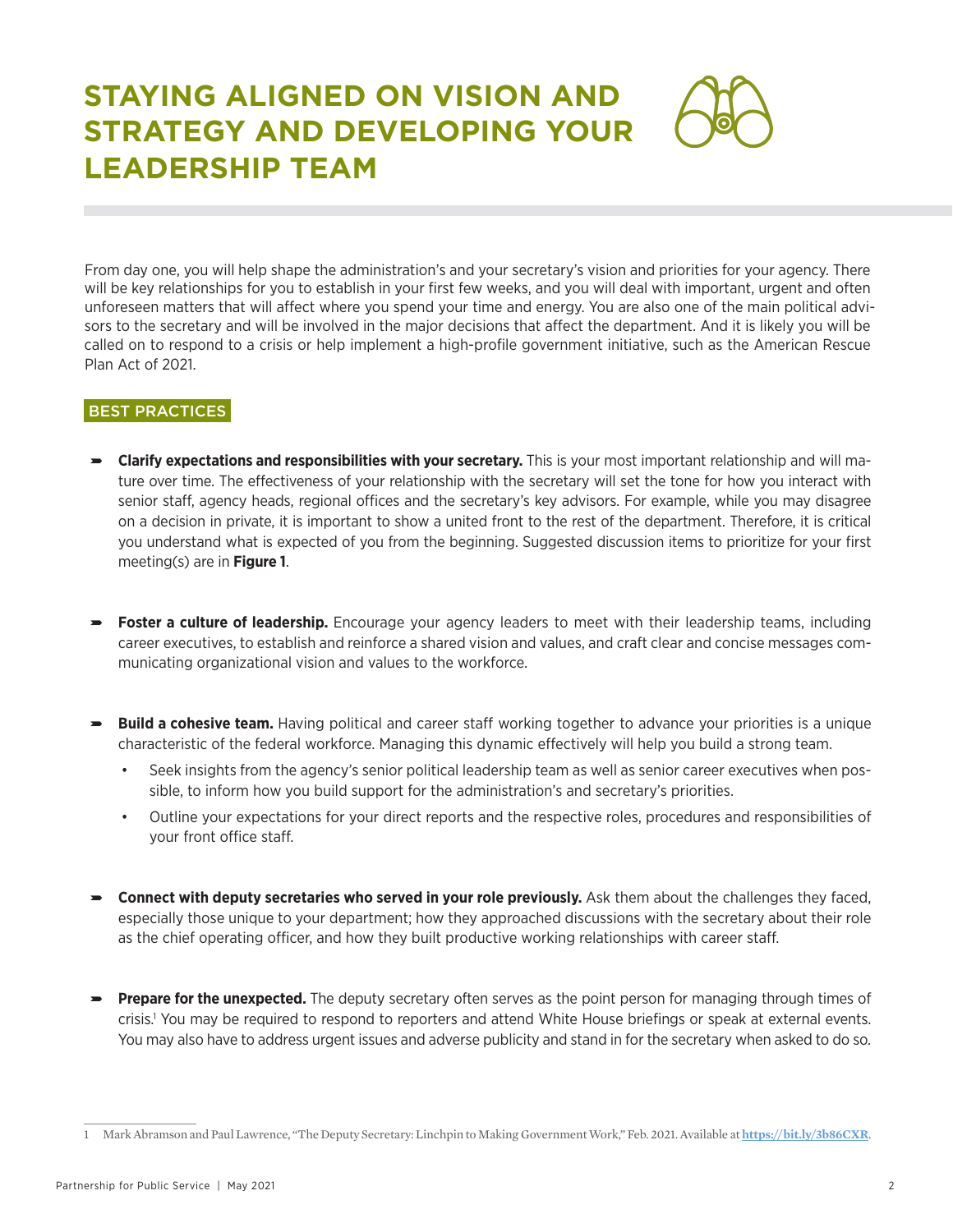| FIGURE 1: ITEMS FOR THE DEPUTY SECRETARY TO DISCUSS WITH THE SECRETARY |                                                                                                                                                                             |  |  |
|------------------------------------------------------------------------|-----------------------------------------------------------------------------------------------------------------------------------------------------------------------------|--|--|
|                                                                        | How your role aligns with the secretary's and the areas you will have responsibility for, e.g., the<br>extent of your involvement in the department's policymaking process. |  |  |
|                                                                        | How you will communicate with each other and other trusted personnel, e.g., the secretary's<br>senior advisors, front office, chief of staff and your principal assistant.  |  |  |
|                                                                        | Which internal and external stakeholder relationships you will oversee, and the meetings you<br>will attend.                                                                |  |  |
|                                                                        | Your approach to briefings with the White House and on Capitol Hill that you and/or your<br>secretary will attend.                                                          |  |  |
|                                                                        | Decisions on urgent issues such as critical inspector general and GAO investigations requiring<br>action, and items on the GAO high-risk list.                              |  |  |
|                                                                        | The status of and plans for filling vacant political positions.                                                                                                             |  |  |
|                                                                        | Major issues that provide opportunities for cross-agency collaboration, and existing initiatives<br>and resources that support an enterprise approach.                      |  |  |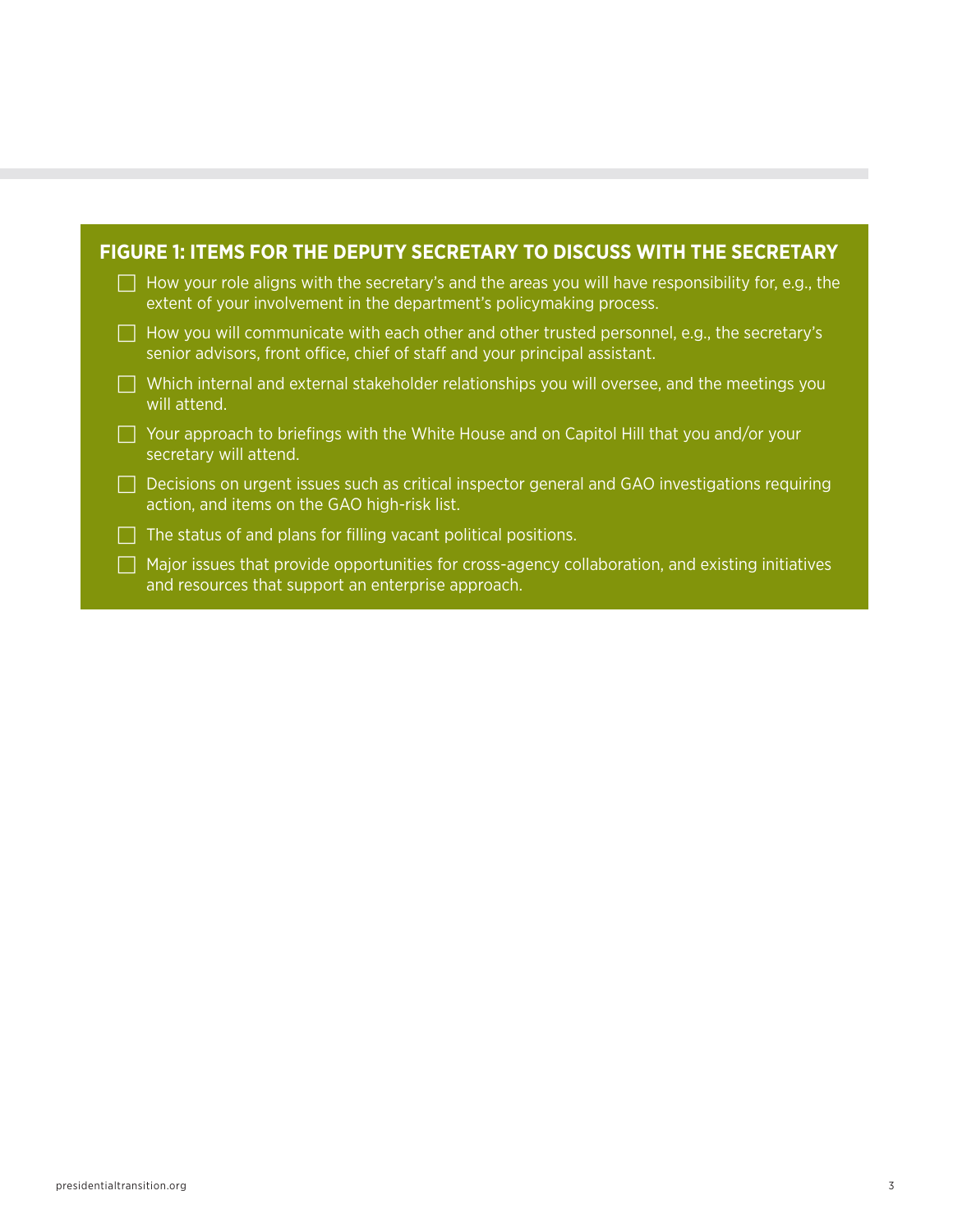# **INVESTING IN YOUR WORKFORCE AND ENGAGING KEY STAKEHOLDERS**



To be able to execute on your policy agenda, you need capable, trusted leaders and a qualified, dedicated and diverse team. By investing in your agency's workforce—whether it be improving employee engagement, building new pipelines of talent or providing other opportunities for growth—you will be better equipped to address obstacles and deliver outcomes for the American people. Your success in advancing the department's priorities and mission will also depend in part on your ability to work effectively with the White House, Office of Management and Budget and other stakeholders. And many deputy secretaries are selected for their relationships with constituencies outside of government.<sup>2</sup> You will also act as a "convener" of leaders within your own department, across other agencies and from other governments.

# BEST PRACTICES

- ɚ **Establish trust and rapport with career leaders.** Career executives have significant institutional knowledge of their agencies, crucial for helping you deliver on your agency's policies, programs and mission. Many career officials will be acting in critical leadership positions while new political appointees are being confirmed. These officials can help accelerate your understanding of:
	- Formal and informal organizational structures and relationships in the agency and across government, including with Capitol Hill and the media.
	- Significant legislation, litigation and other hot topics you may be required to respond to.

### **2020 SURVEY ON THE FUTURE OF GOVERNMENT SERVICE3**

60% of respondents agree or strongly agree that **an inadequately skilled workforce** is a significant obstacle to [my agency] fulfilling its core mission.

Reasons cited include: a lack of resources, a lack of proactive recruiting strategy, the hiring process takes too long and inadequate growth opportunities for staff.

- Key stakeholders and interest groups you will need to reach out to.
- ɚ **Communicate across the department early and often.** When you make it a priority to learn about your agency's core business, how the organization is structured and operates, and who its stakeholders are, you build rapport with the teams that carry out the policies and programs. This support is essential for when you must make difficult or unpopular decisions.
	- Introduce yourself in an email or video message to the entire agency. Include your background, leadership vision and what you hope to achieve in your first 100 days.
	- Establish a visible presence—whether in person or virtually—especially with individuals who will have an effect on your ability to serve the secretary, the mission and the organization.
- ɚ **Set a timetable for visiting regional offices.** The virtual environment will make it easier to meet a larger number of staff members more quickly, especially given that the majority of federal employees are based outside of Washington, D.C. Take advantage of the opportunity to learn about staff members' programs and how they connect to and support the agency and the administration's priorities.

<sup>2</sup> Ibid.

<sup>3</sup> Partnership for Public Service, Princeton University, Vanderbilt University and Georgetown University, "Survey on the Future of Government Service," 2020. Available at <https://bit.ly/2R8drlM>.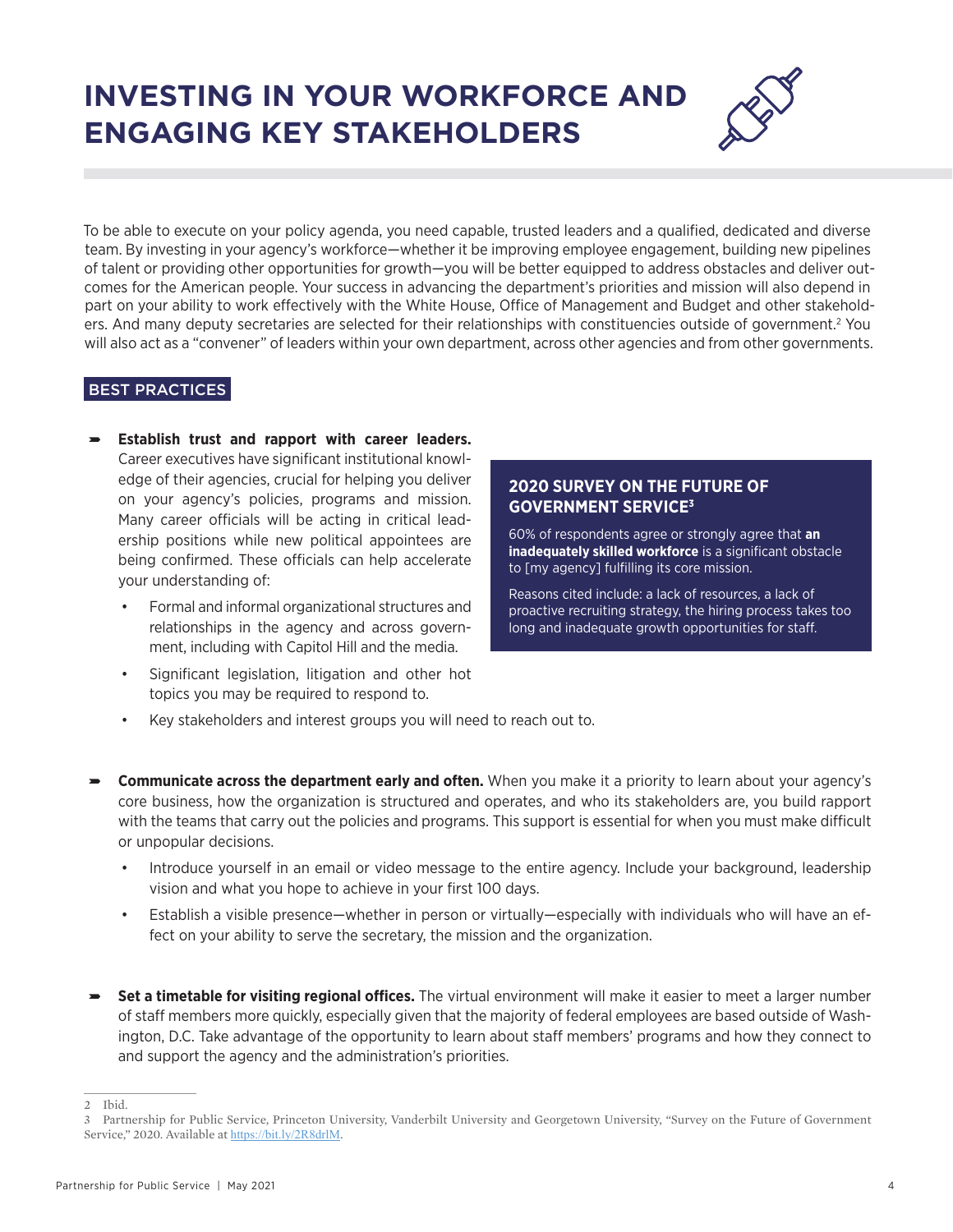- ɚ **Commit to making improvements to employee engagement and retention.** Ask your leadership team, in partnership with your chief human capital officer, to use the annual Federal Employee Viewpoint Survey and the Best Places to Work in the Federal Government<sup>®</sup> rankings to identify and address top employee concerns.
- ɚ **Establish trusting relationships with personnel and get to know the organizations at the "center of government,"** i.e., White House senior advisors and Office of Management and Budget officials and career staff. They will help you to advance your agency's and secretary's agenda.
	- You may discuss issues to be covered at your first President's Management Council meeting, performance insights about your agency priorities, programs and systems, how OMB budget and management branches will coordinate issues affecting your agency, and concerns regarding immediate and future budget priorities.
	- You may meet regularly with the Office of Cabinet Affairs so you can better understand issues of interest or concern to the White House and advise the secretary about how to respond to them.
- ɚ **Meet with your department's inspector general.** This will give you better insight into the issues the IG identifies as high priority and which are relevant to your responsibilities, and how they might be addressed. Coordinate this meeting with your secretary, who may already have met with the IG (see [A Guide for Incoming Cabinet Secretaries](https://presidentialtransition.org/publications/guide-for-incoming-cabinet-secretaries/)).
- ɚ **Meet with your department's general counsel.** Building a strong and effective working relationship with the general counsel will enable you to advise the secretary about "sleeper" issues that may need addressing in the future and help you avoid any surprises. The general counsel will also advise you on any ethical issues.
- **Prepare to meet with other stakeholders who impact the department's mission, policies and programs.** As alter ego to the secretary, you will work with external stakeholders involved in the issues for which you have responsibility. Depending on your department's mission, these stakeholders will include business leaders; nongovernmental entities; media organizations; interest groups and associations; union leaders; leaders from other agencies; state, local and tribal governments; and foreign dignitaries and diplomats.
- ɚ **Familiarize yourself with key congressional players and committees, and the legislative landscape.** Meet with your agency's legislative and congressional affairs team who can brief you on the views of congressional committee members, public affairs staff and IG overseers on issues relevant to your areas of responsibility.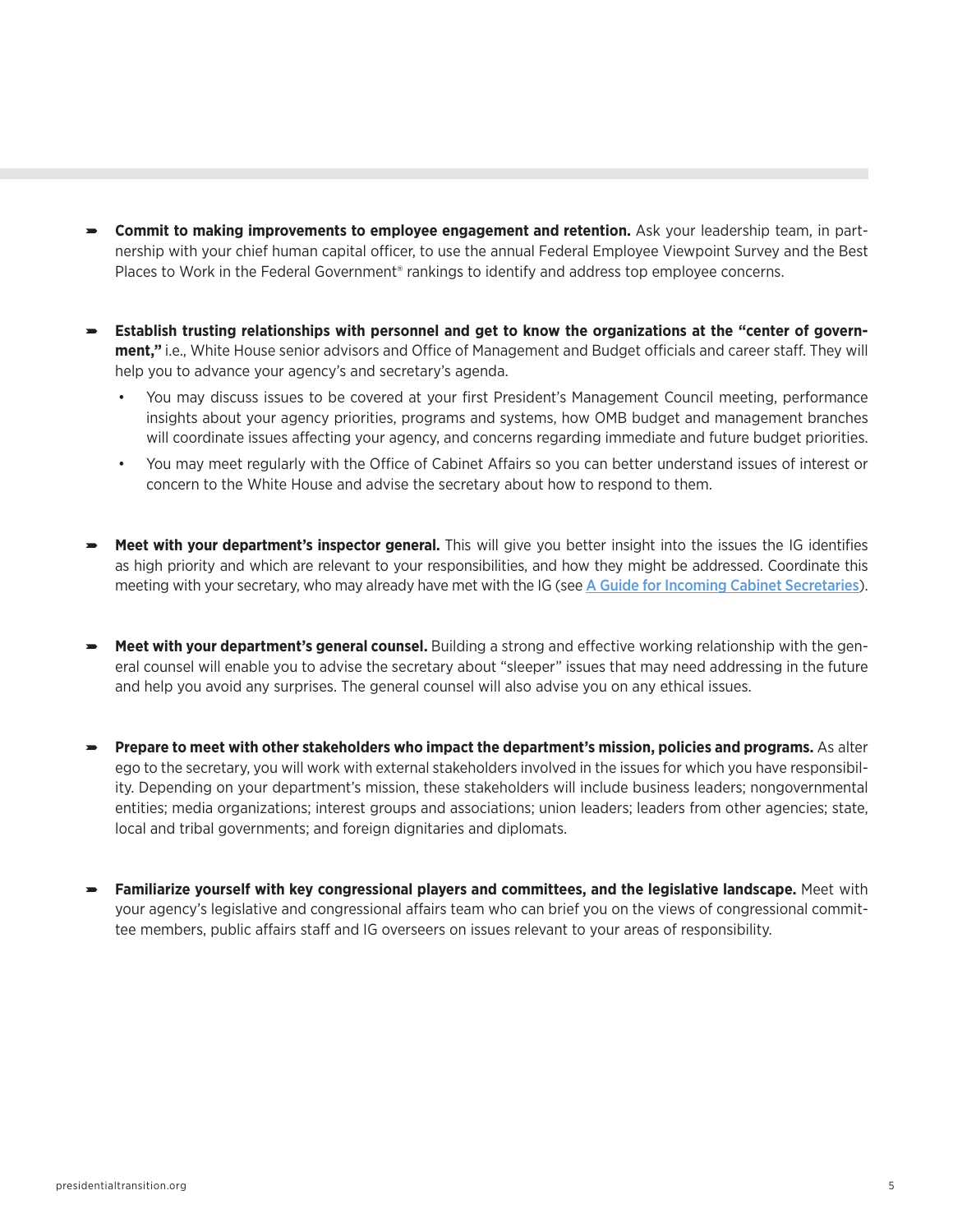# **BUILDING STRONG MANAGEMENT PRACTICES**



While much of the chief operating officer role is described in law, each leader tailors the role based on the secretary or deputy secretary's skills, experience and personality. As the agency's chief operating officer, it is imperative you understand the key agency workforce, technology, acquisition, finance and other issues you need to address immediately and throughout your tenure. Establishing a regular schedule of meetings with your management officials will help you deepen your understanding of agency program performance, mission priorities, risk management and operations. Without strong management practices, your agency will not be able to deliver on its priorities and meet the needs of the public.

# BEST PRACTICES

- ɚ **Meet with your chief management official.** Discuss the department's management and operational responsibilities with this executive, who may also be referred to as the undersecretary for management, assistant secretary for administration and management, or chief management officer.
	- Set expectations for data-driven management and decision-making.
	- Determine how you will assess the agency's capabilities and divisions; this assessment should cover security, procurement, budget execution, strategic planning and performance management.
	- Establish a corporate-level risk-management system to validate and analyze performance data; develop plans to manage the risks identified.
	- Discuss the development of performance management systems so they align with and inform decision-making.

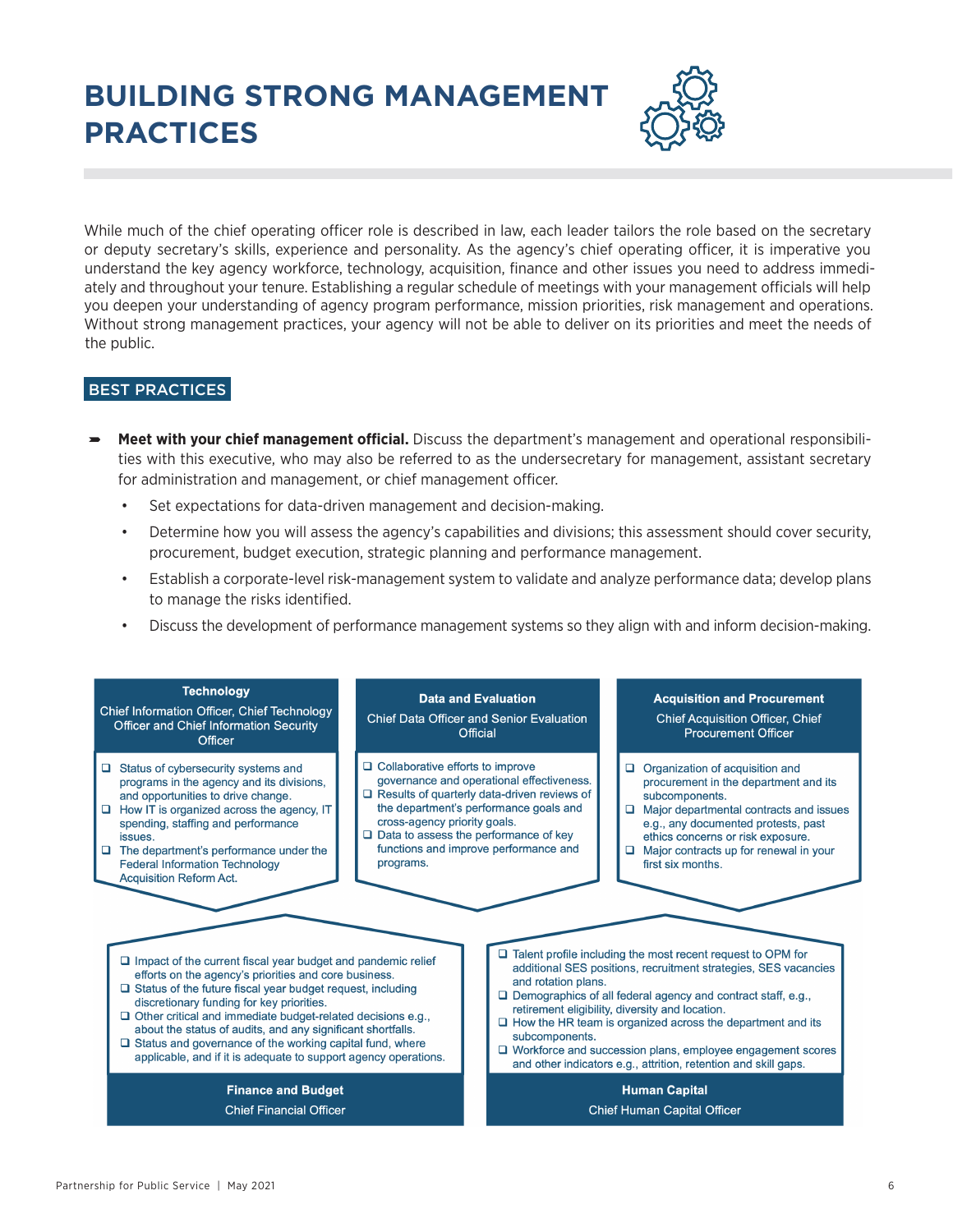- ɚ **Establish a regular meeting schedule with your senior management team.** Your C-suite can brief you on the key technology, data, acquisition and procurement, budget and finance, and human capital topics you may need to address. Below are issues to discuss with the leaders in these meetings.
- ɚ **Meet with the secretary, assistant secretary for congressional affairs and senior OMB budget team.** Make these meetings part of your ongoing efforts to familiarize yourself with the budget and your role in addressing any immediate issues. While this may require a significant amount of time when you first begin, it is critical for shaping what the agency can and cannot do over the course of the administration.
- ɚ **Use the President's Management Council to improve management challenges at your agency and across government.** Your role as a council member will help you to connect regularly with your peers to implement cross-agency government-wide priorities and address interagency conflicts. You will also advise the president and OMB on government reform initiatives, including those in the president's management agenda.

"Many management challenges, such as improving customer service or preventing cyber-attacks, cross traditional agency boundaries and cannot be solved by individual agencies. These challenges require a government-wide approach… To improve interagency collaboration, COOs serve on the President's Management Council and help execute the president's management agenda."4

<sup>4</sup> Partnership for Public Service and Booz Allen Hamilton, "Bridging Mission and Management: A Survey of Government Chief Operating Officers," June 2015, 25. Available at **<https://bit.ly/3qY1mvy>**.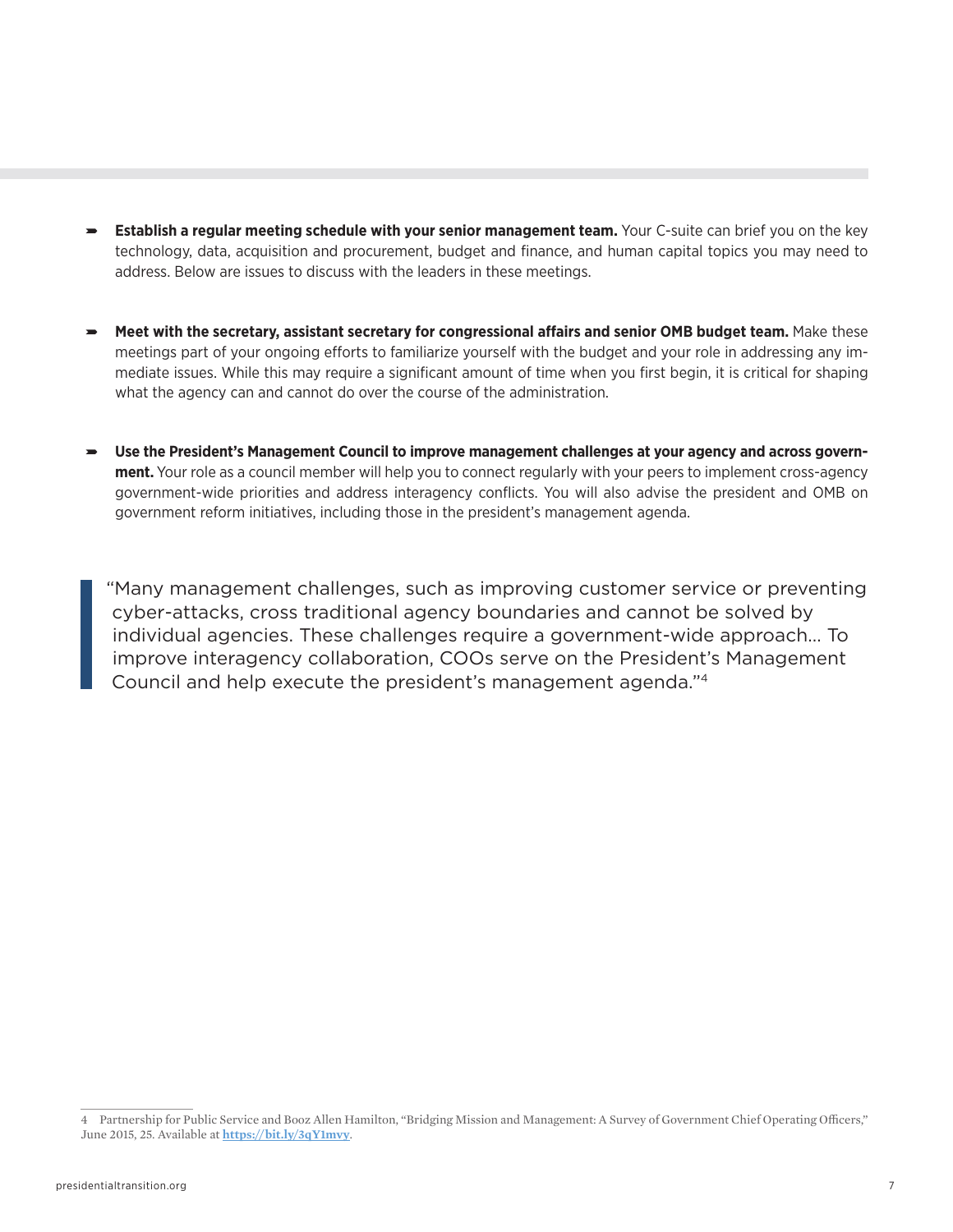# **ACTIONS FOR LEADERSHIP, MANAGEMENT AND PERSONNEL MATTERS**

|                                                                                     | Leadership and strategic matters that will require your attention:                                                                                                                                                                                                 |  |  |  |
|-------------------------------------------------------------------------------------|--------------------------------------------------------------------------------------------------------------------------------------------------------------------------------------------------------------------------------------------------------------------|--|--|--|
|                                                                                     | Key decisions with the secretary, chief of staff and senior advisors.                                                                                                                                                                                              |  |  |  |
|                                                                                     | Major program and policy initiatives from the previous administration at stages of critical implementation.                                                                                                                                                        |  |  |  |
|                                                                                     | Congressional hearings, legislative proposals and significant budget issues you may need to defend.                                                                                                                                                                |  |  |  |
|                                                                                     | Expectations that you will represent the secretary when needed—for example, at high-level meetings with the<br>White House, at gatherings with key stakeholders, at internal events with staff and at public events.                                               |  |  |  |
|                                                                                     | Direction from and interactions with the White House.                                                                                                                                                                                                              |  |  |  |
|                                                                                     | Your COO duties, which you will work with your secretary on establishing.                                                                                                                                                                                          |  |  |  |
|                                                                                     | The work of your "front office," which you will work on determining with your chief of staff and the secretary's.                                                                                                                                                  |  |  |  |
|                                                                                     | Management and operational matters that will require your attention:                                                                                                                                                                                               |  |  |  |
|                                                                                     | Your understanding of governance processes in your agency and any clarifications you may need.                                                                                                                                                                     |  |  |  |
|                                                                                     | Major mission-support challenges in administrative functions such as budget, finance and HR systems; ac-<br>quisition and procurement processes; or IT, workforce and HR issues, including performance shortfalls and<br>results from employee engagement surveys. |  |  |  |
|                                                                                     | Budgets and their effect on your agency's priorities and performance.                                                                                                                                                                                              |  |  |  |
|                                                                                     | Your agency's strategic plan and performance metrics measuring progress against stated outcomes, includ-<br>ing relevant cross-agency priority goals.                                                                                                              |  |  |  |
|                                                                                     | Major media stories or posts on social media that may need an official response.                                                                                                                                                                                   |  |  |  |
|                                                                                     | Pending inspector general and other investigations, HR and union issues, and Government Accountability<br>Office reports.                                                                                                                                          |  |  |  |
|                                                                                     | The status of major acquisitions or their implementation that may come under IG or congressional scrutiny<br>regarding cost, schedule and functionality.                                                                                                           |  |  |  |
|                                                                                     | Regulations that spark interest from stakeholder groups and the media.                                                                                                                                                                                             |  |  |  |
|                                                                                     | Major court cases affecting the agency, directly or indirectly.                                                                                                                                                                                                    |  |  |  |
| Talent, personnel and employee engagement matters that will require your attention: |                                                                                                                                                                                                                                                                    |  |  |  |
|                                                                                     | Senior career executives in critical positions.                                                                                                                                                                                                                    |  |  |  |
|                                                                                     | Hiring and retention data to focus on recruiting and retaining a new generation to serve in critical roles or<br>understaffed offices.                                                                                                                             |  |  |  |
|                                                                                     | The Office of Presidential Personnel staff as you assemble your team of political appointees, in coordination<br>with your secretary, chief of staff and the White House liaison, who will keep you connected on a day-to-day<br>basis.                            |  |  |  |
|                                                                                     | White House senior staff, including the chief of staff and senior advisors.                                                                                                                                                                                        |  |  |  |
|                                                                                     | Stakeholders such as business leaders, interest groups and associations.                                                                                                                                                                                           |  |  |  |
|                                                                                     | Your personal office staff, senior advisors and direct reports, such as your principal assistant, chief financial,<br>human capital, technology and information officers, and assistant secretaries for program areas.                                             |  |  |  |
|                                                                                     | Results of critical engagement surveys including the annual Federal Employee Viewpoint Survey and the Best<br>Places to Work in the Federal Government <sup>®</sup> results.                                                                                       |  |  |  |